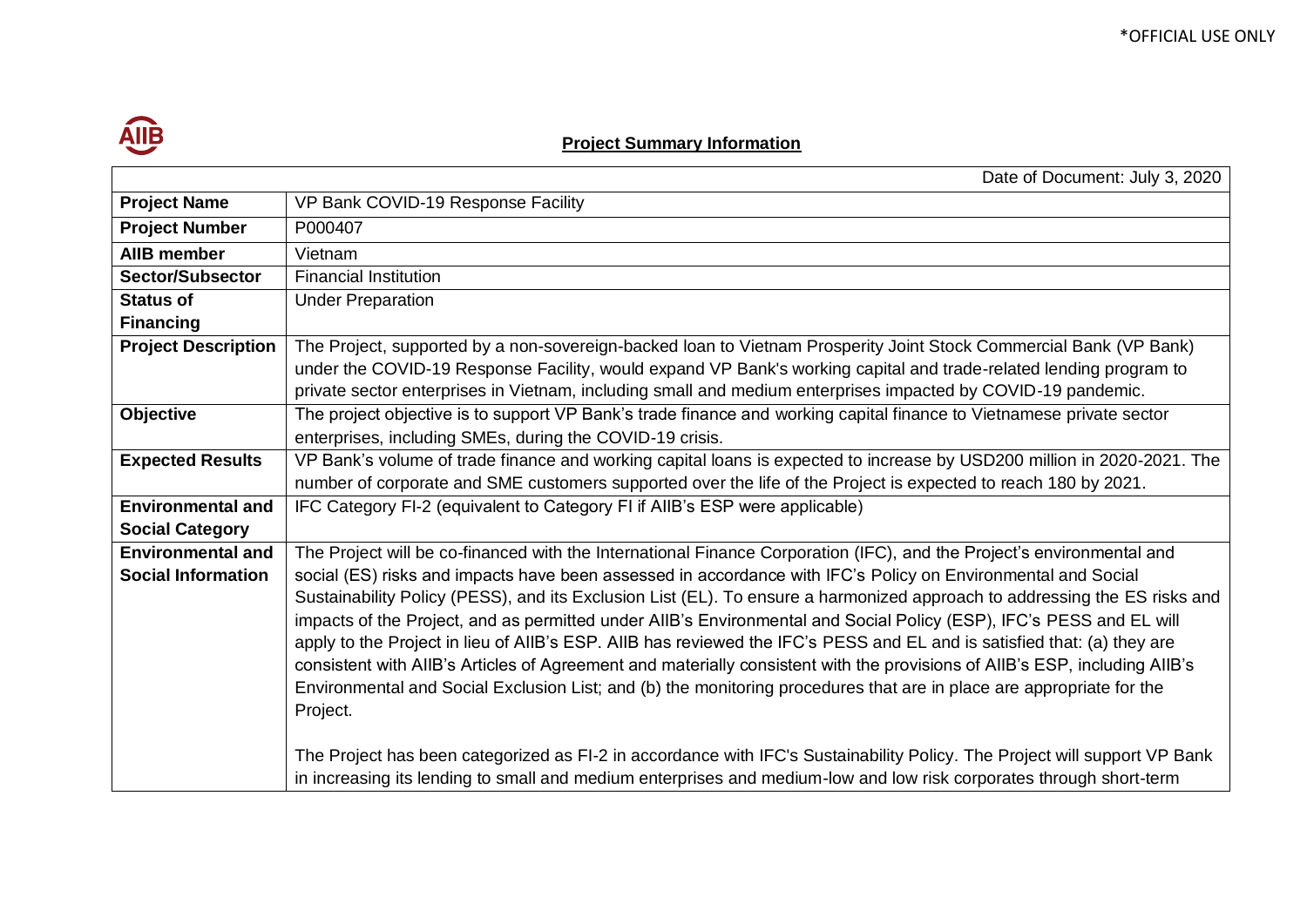|                       | working capital loans under the COVID-19 Response Facility. Higher risk sub-projects including those involving a)                |
|-----------------------|----------------------------------------------------------------------------------------------------------------------------------|
|                       | involuntary resettlement, b) risk of adverse impacts on Indigenous Peoples, c) significant risks to or impacts on the            |
|                       | environment, community health and safety, biodiversity, cultural heritage or d) significant Occupational Health and Safety       |
|                       | risks will not be eligible for financing from the proceeds of this loan. Coal-related sub-projects including coal mining, coal   |
|                       | transportation or coal-fired power plants, as well as infrastructure services exclusively dedicated to support any of these      |
|                       | activities and large dams will be excluded. Applicable performance requirements will include the IFC's EL and national ES        |
|                       | laws. The IFC loan is expected to be supported by IFC's Women Entrepreneurs Opportunity Facility ("WEOF") to                     |
|                       | incentivize on-lending of the proposed working capital loans to women and women-owned/women-led enterprises.                     |
|                       | VP Bank's Environmental and Social Management System (2019) (ESMS) will be used as the Project's ES instrument.                  |
|                       | IFC has determined through its other lending to VP Bank, and AIIB has confirmed through its due diligence, the                   |
|                       | effectiveness of the processes defined in the VP Bank's ESMS, including an ES assessment proportional to the risks and           |
|                       | impacts of the sub-borrower's activities and sub-loan tenure and amount and monitoring of sub-borrowers' ES                      |
|                       | performance. VP Bank has assigned relevant responsibilities for the implementation of its ESMS to a dedicated ES team,           |
|                       | provided training to relevant personnel and reviews its implementation on an ongoing basis. VP Bank's Environmental and          |
|                       | Social Division (ESD) undertakes routine site visits for higher risk sub-projects and may undertake site visits for medium       |
|                       | and low risk sub-loans. A summary of the ESMS is disclosed on VP Bank's website in English and Vietnamese.                       |
|                       | VP Bank has set up an External Communication Mechanism (ECM) for their general operations, including the proposed                |
|                       | Project, as per their ESMS to address third-party views, enquiries or concerns regarding their own ES processes and              |
|                       | outcomes, as well as ES impacts and performance of their portfolio loans.                                                        |
|                       | VP Bank will be required to: (a) build a database allowing the tracking of the use of AIIB funds; (b) monitor the sub-borrowers' |
|                       | progress in fulfilling their ES commitments; and (c) report to AIIB on an annual basis. AIIB will supervise the Project on a     |
|                       | regular basis, including detailed post-reviews of selected sub-projects.                                                         |
|                       |                                                                                                                                  |
| <b>Cost and</b>       | IFC: up to US\$100 million IFC A Loan and up to US\$50 million IFC B1 Loans                                                      |
| <b>Financing Plan</b> | AIIB: up to USD100 million                                                                                                       |
| <b>Borrower</b>       | Vietnam Prosperity Joint Stock Commercial Bank (VP Bank)                                                                         |